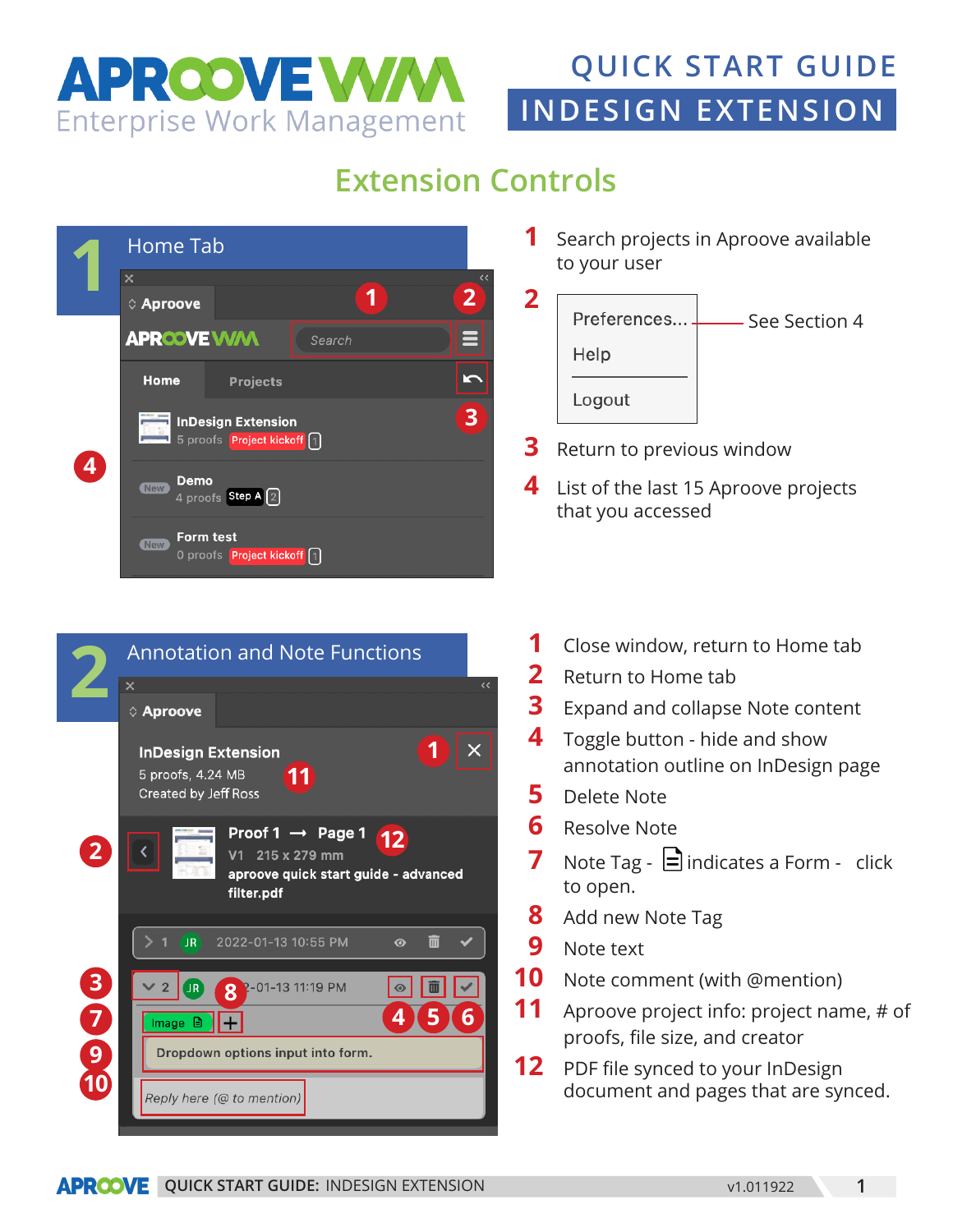



- Return to Home tab
- The workflow step the project is presently on including number of tasks
- Sort proofs (pages) by status
- Enlarge and reduce proof thumbnails with the slider

- Enforces .indd as required InDesign file name extension.
- Enforces .pdf as required proof file name extension.
- Returns values to default of  $(*)$ .indd and #1.pdf.
- Checks what .pdf file Aproove would try to link your InDesign file to based on your regular expression settings.
- Un-sync an InDesign Document from an Aproove Project.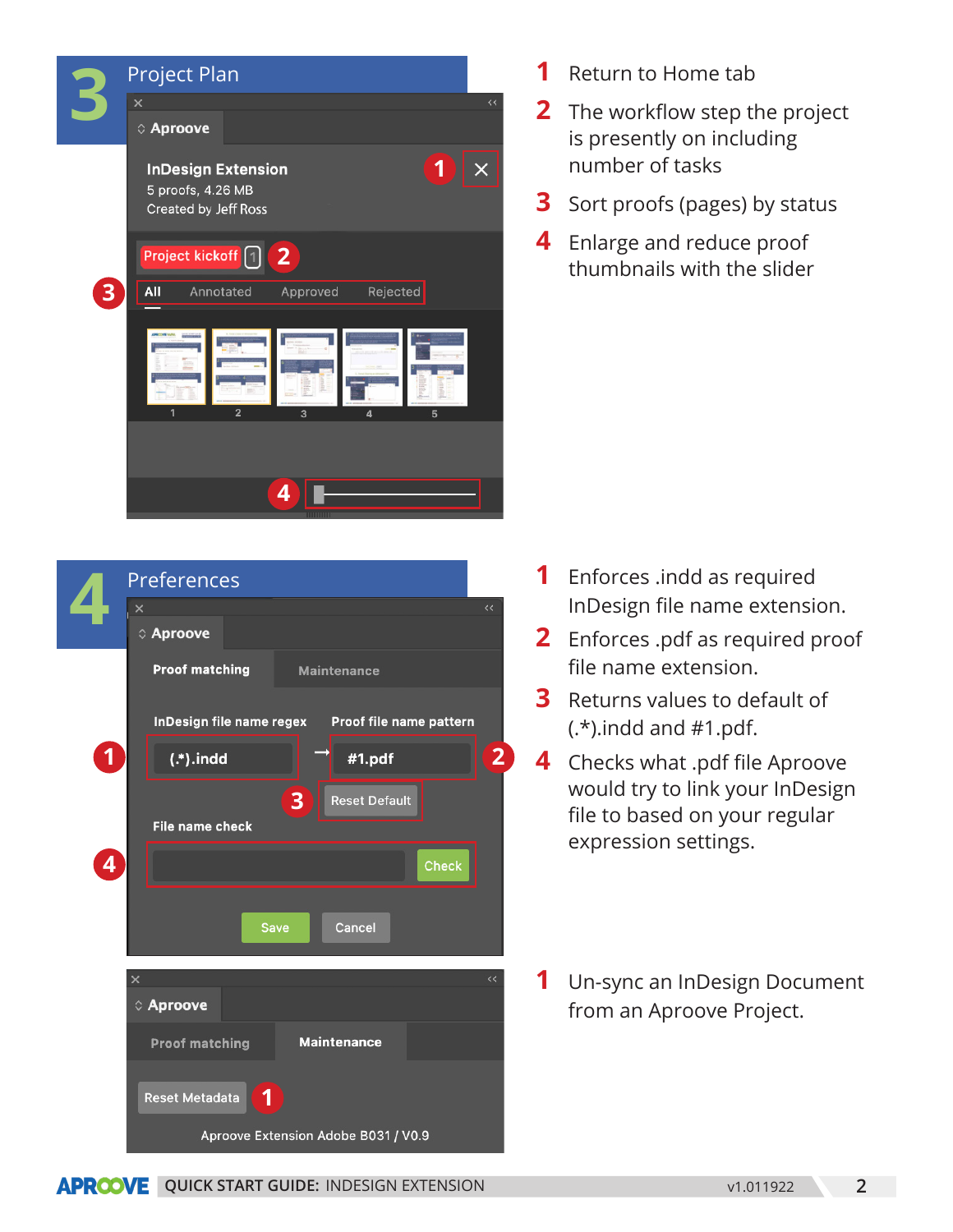### **Prompts**



#### Syncing an InDesign document<br>to an Aproove Project<br><u>Ex</u> to an Aproove Project C Aproove **1** This InDesign document is not synchronized to a project.

Navigate to the corresponding project & sync the PDF.

I understand

**2**

- **1** If you open an InDesign document not synchronized to an Aproove project, you will receive this prompt.
- **2** Open the Home tab where you can choose a project to synchronize to the InDesign document.



- **1** If you open an InDesign document, the Extension will search Aproove for a proof filename that is identical to your InDesign file name. If found, you will receive this prompt.
- **2** The InDesign document and Aproove project will be synchronized, binding page 1 of each to one another.
- **3** In the Flatplan window (see Section 3) you can bind a different proof (page) to page 1 of the InDesign file.